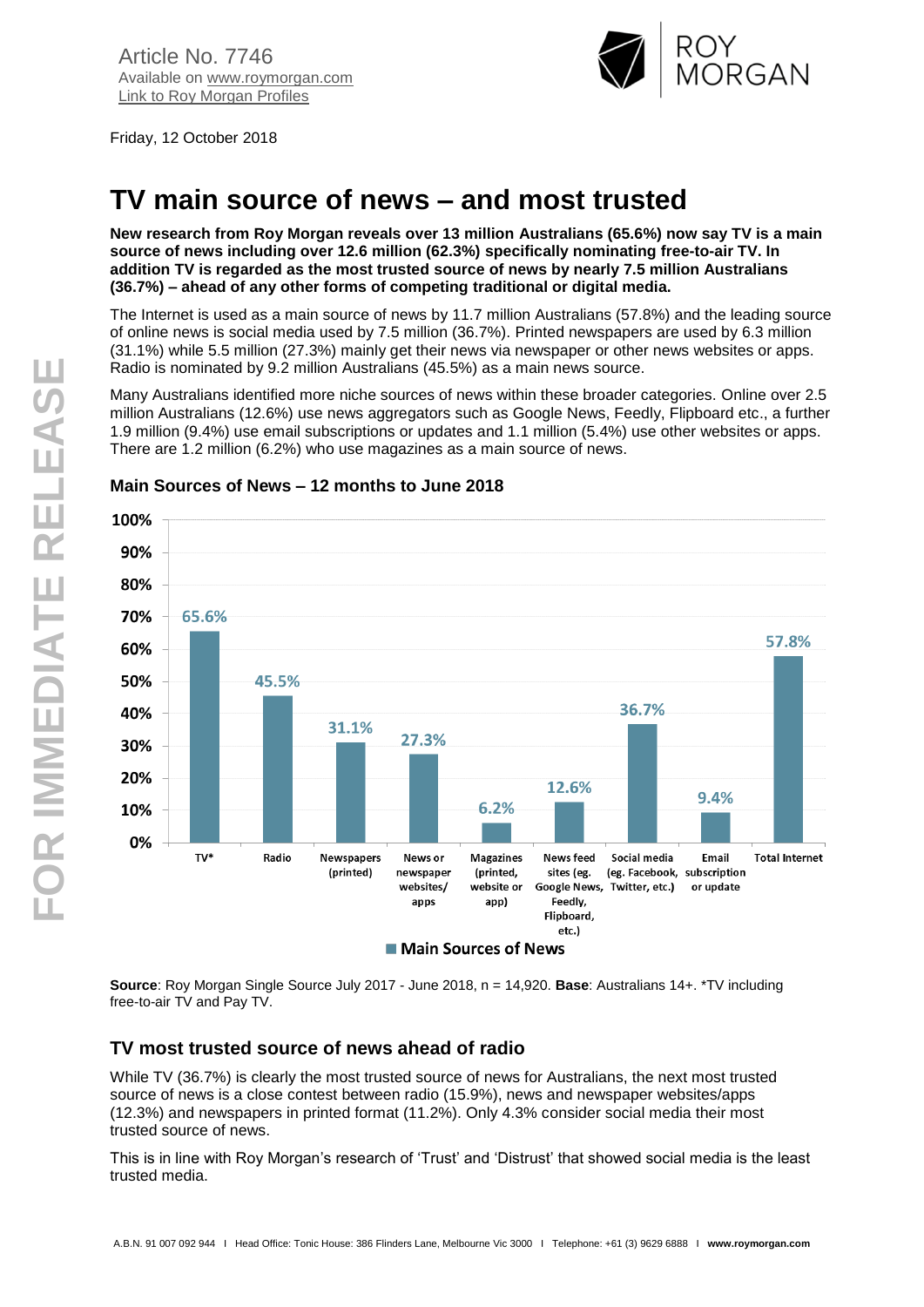

#### **Most Trusted Sources of News – 12 months to June 2018**

**Source**: Roy Morgan Single Source July 2017 - June 2018, n = 14,920. **Base**: Australians 14+. \*TV including free-to-air TV and Pay TV.

#### **The popularity of traditional news sources decreases with age and the reverse is true for online news sources such as social media**

TV is a main source of news for two-thirds of Australians and this primacy above other forms of media is built on the strength of free-to-air TV as a source of news for Australians aged in their forties and above.

Four-out-of-five Baby Boomers (80%) and Pre-Boomers (81.7%) say free-to-air TV is a main source of news for them and nearly as many in Generation X (70.7%) nominate free-to-air TV as a main news source. However the popularity of free-to-air TV drops away significantly for younger generations. Only 49.8% of Millennials and 41.1% of Generation Z say free-to-air TV is a main source of news.

Print newspapers are the second ranked source of news for Pre-Boomers (59.4%) and third ranked source of news for Baby Boomers (46.5%). But newspapers in their traditional format rank below free-to-air TV, radio and social media for Generation X, Millennials and Generation Z.

In contrast to the older generations both Millennials (75.6%) and Generation Z (72.5%) are more likely to say the Internet is a main source of news ahead of other forms of media including free-to-air TV. The leading source of news online for the younger generations is social media mentioned by 58.6% of Generation Z and 53.4% of Millennials.

The Internet is the second ranked source of news for Generation X (58.1%) but is well below both print newspapers and radio as a main source of news for both Baby Boomers and Pre-Boomers.

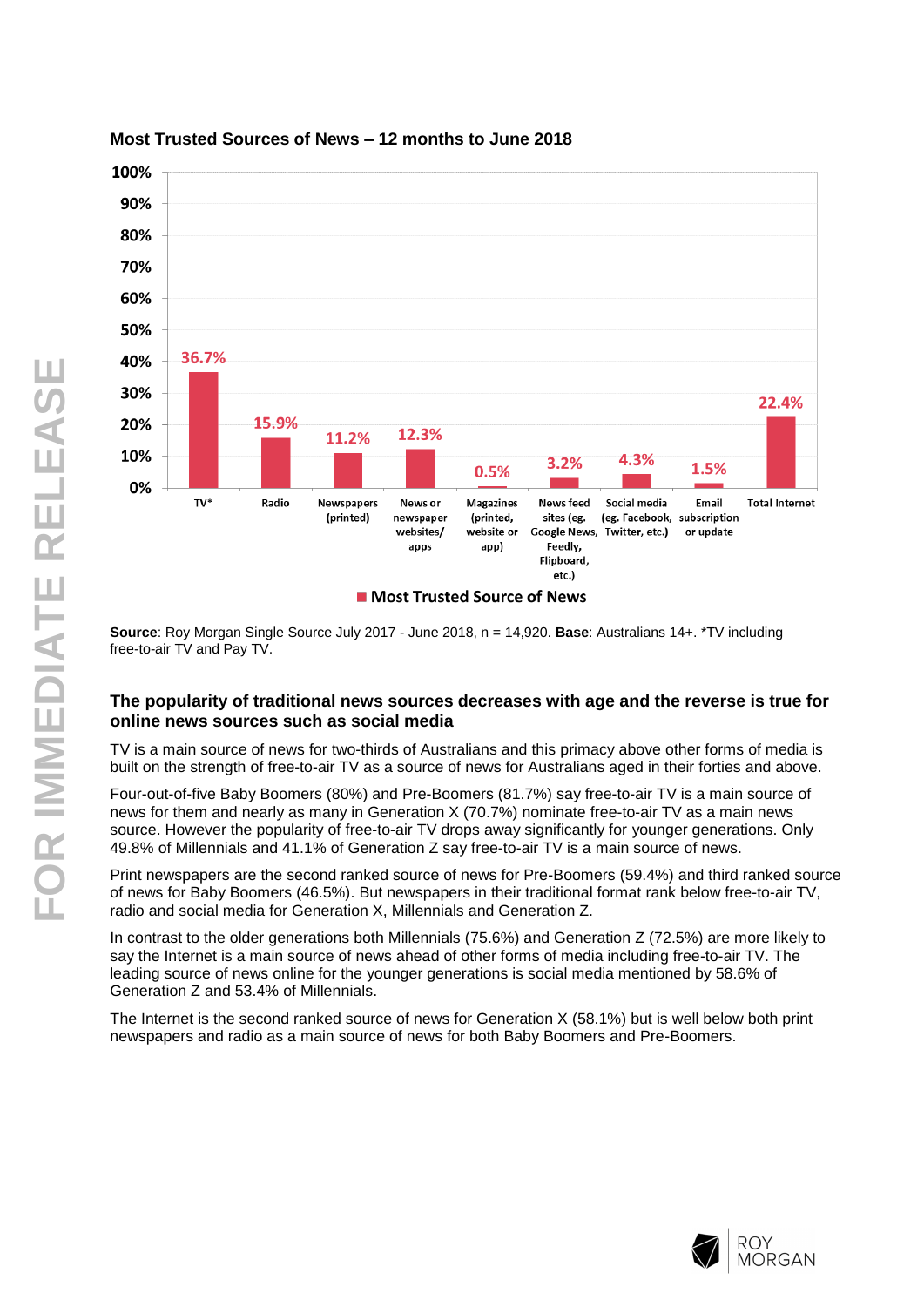

## **Main Sources of News by Generations – 12 months to June 2018**

**Source**: Roy Morgan Single Source July 2017 - June 2018, n = 14,920. **Base**: Australians 14+.

#### **Michele Levine, CEO, Roy Morgan, says:**

*"In our increasingly digital world it's easy to assume 'traditional media' are largely a thing of the past. This new research, which specifically focuses on the use of, and trust in, news sources shows that TV remains one of the main sources of news for the majority of Australians. And that large numbers of Australians continue to rely on radio and newspapers for their news.*

*"The choices Australians make about where to get their news is a key factor for advertisers and marketers looking to reach out and engage consumers. Exploring the differences and similarities between target groups of interest within the population offers valuable insights to drive the effective use of different media channels.*

*"The proliferation of new digital media such as 'social media' in recent years has in turn put a premium on 'trust' in media. In the era of 'fake news' media channels that have built a high degree of trust over many decades have an advantage against new media outlets that are approached with a degree of skepticism by significant proportions of the population.*

*"Roy Morgan's research into 'trust' and distrust' in media has shown traditional media outlets such as the [ABC, SBS and Fairfax](http://www.roymorgan.com/findings/7641-media-net-trust-june-2018-201806260239) have a higher degree of trust than newer forms of media represented by social media.*

*"Although younger generations have a higher degree of trust in the internet, including social media, indications are that as online news platforms continue to grow in importance at the expense of traditional media news platforms the level of trust in media generally will be under pressure. In this challenging environment it is crucial for traditional media brands which have established their online presence to maintain and develop the trusted relationship that their audiences have with those brands."*

**Roy Morgan Enquiries** Office: +61 (3) 9224 5309 [askroymorgan@roymorgan.com](mailto:askroymorgan@roymorgan.com)